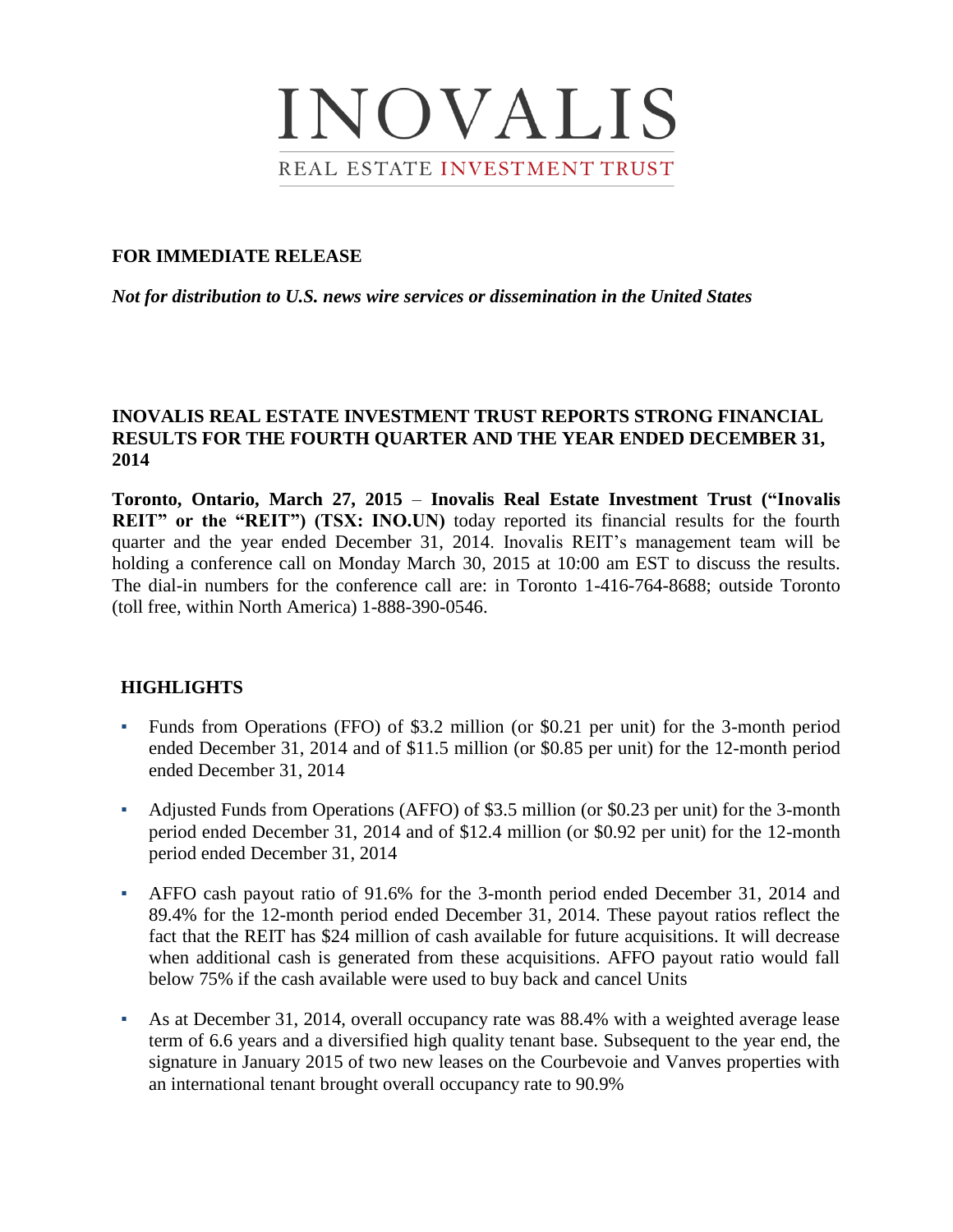- On November 6, 2014, the REIT closed a public offering of 3,978,500 trust Units, on a bought deal basis, at a price of \$9.30 per unit for total gross proceeds of \$37.0 million. At the same time, Inovalis SA increased its commitment in the REIT with the purchase of 453,766 Exchangeable securities for an additional investment of \$4.1 million
- The net proceeds from the above mentioned public offering were invested as follows: approximately \$17 million for the acquisition of two office properties located in the Greater Paris Region (the Baldi and Sablière properties), \$18 million to fund a loan to Inovalis SA for the purpose of acquiring a property in Paris (the Metropolitan property), and the balance for future acquisitions and general trust purposes
- As of December 31, 2014, the debt to book value stands at 52.2%, in line with our longterm targeted range of 50 to 55%. Net of the cash available, this debt to book value stands at 49.0%
- Subsequent to the year end, on January 21, 2015, the REIT announced that it had entered into an agreement to purchase a 50% interest, on a joint venture basis, in an office property located in Germany for an all-in-cost of approximately \$25 million.

*"Over the last year, we are very pleased to have bought a property in Germany and to have successfully raised \$41 million through an equity offering, which gave us the ability to buy two additional office properties in Greater Paris area and to fund an acquisition loan with respect to a third office property located in Paris. Granting such a loan is a strategic way for the REIT to benefit from a right of first opportunity to purchase at a discount a downtown Paris office property once it meets its investment criteria. In January 2015, we also significantly increased the occupancy rate in two of our French properties with the signature of two leases with an international tenant, increasing overall occupancy rate of our portfolio from 88.4% to 90.9%.*  Looking ahead, we are working on strategically deploying our cash available on future *acquisitions, including in the short term the completion of the recently announced acquisition of a 109,100 square feet office property located in Bad Homburg (greater Frankfurt area, Germany) on a 50-50 co-ownership arrangement basis with another strategic and global institutional investor"* said Stéphane Amine, Chairman of the Board of Inovalis REIT.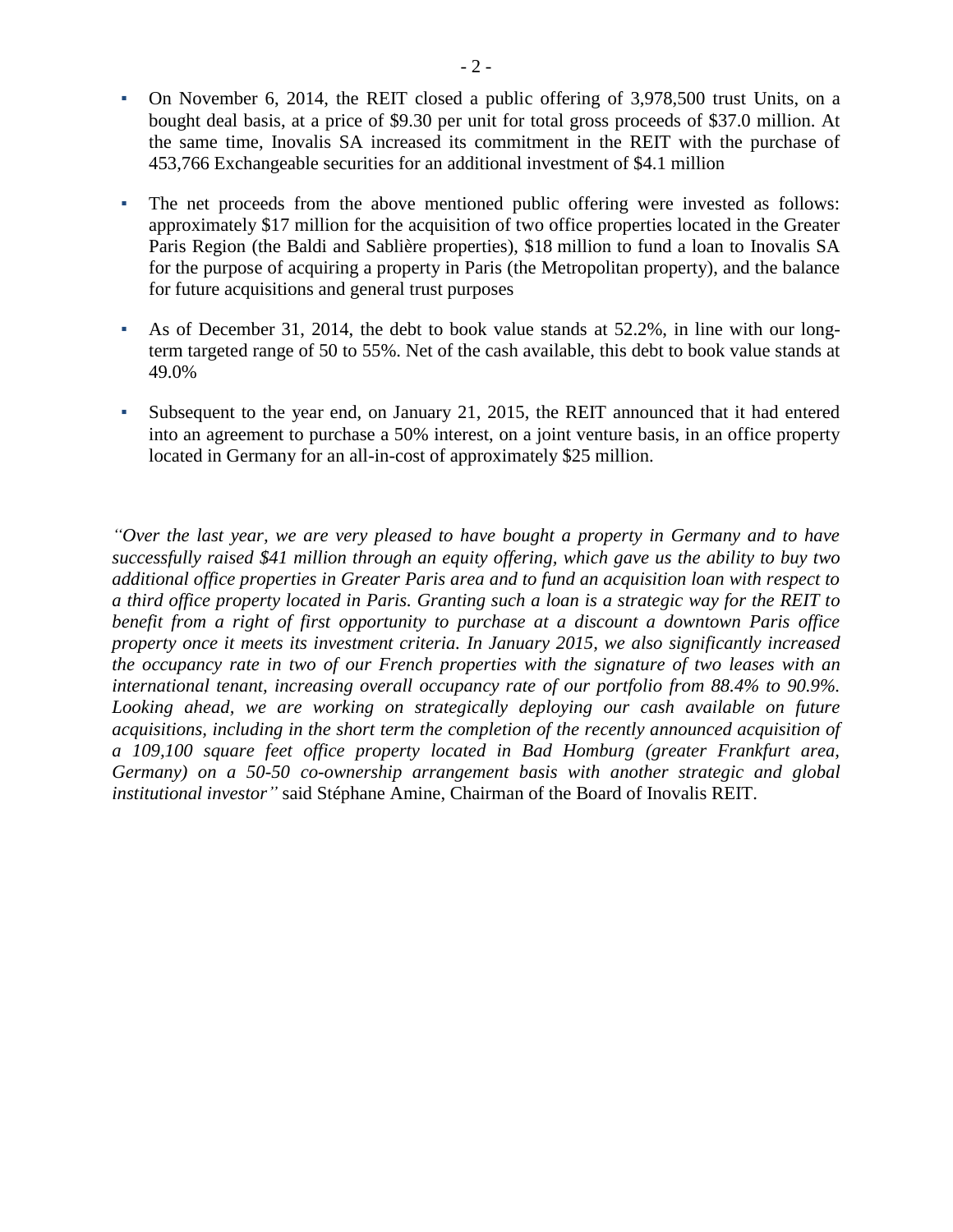# **OPERATING AND FINANCIAL SUMMARY**

| (thousands of CAD\$ except per Unit and other data)   | December 31,<br>2014 | December 31,<br>2013 |
|-------------------------------------------------------|----------------------|----------------------|
| Operational information <sup>(2)</sup>                |                      |                      |
| Number of properties                                  | $\overline{7}$       | 4                    |
| Gross leasable area (sq.ft)                           | 834,529              | 529,267              |
| Occupancy rate (end of period) $(3)$                  | 88.4%                | 96.0%                |
| Weighted average lease term                           | 6.6 years            | 7.5 years            |
| Average capitalization rate (4)                       | 7.3%                 | 7.6%                 |
| <b>Financing information</b>                          |                      |                      |
| Level of debt (debt-to-book value) $(5)$              | 52.2%                | 44.2%                |
| Level of debt (debt-to-book value, net of cash) $(5)$ | 49.0%                | 42.8%                |
| Weighted average term of principal repayments of debt | 7.2 years            | 4.2 years            |
| Weighted average interest rate <sup>(6)</sup>         | 1.98%                | 1.44%                |
| Interest coverage ratio $(7)$                         | 4.7x                 | 4.0x                 |

|                                                             | 3-month period ended |                      | 12-month period ended |                              |
|-------------------------------------------------------------|----------------------|----------------------|-----------------------|------------------------------|
| (thousands of CAD\$ except per Unit and other data)         | December 31.<br>2014 | December 31,<br>2013 | December 31.<br>2014  | December 31,<br>$2013^{(1)}$ |
| Operating results                                           |                      |                      |                       |                              |
| Rental income                                               | 4,846                | 4,630                | 18,682                | 12,523                       |
| Net rental earnings                                         | 5,167                | 4,394                | 17,926                | 12,125                       |
| Earnings for the period                                     | 21,374               | 3.955                | 16.545                | 17.381                       |
| Funds from Operations (FFO) $^{(8)(9)}$                     | 3,242                | 2,555                | 11,474                | 7,054                        |
| Adjusted Funds from Operations (AFFO) <sup>(8)(9)</sup>     | 3,484                | 3,073                | 12,390                | 8,446                        |
| FFO per Unit (diluted) (8) (9) (10)                         | 0.21                 | 0.20                 | 0.85                  | 0.56                         |
| AFFO per Unit (diluted) (8) (9) (10)                        | 0.23                 | 0.24                 | 0.92                  | 0.67                         |
| <b>Distributions</b>                                        |                      |                      |                       |                              |
| Declared distributions on Units and Exchangeable securities | 3.255                | 2.602                | 11,131                | 7.523                        |
| Declared distribution per Unit (diluted) (10)               | 0.21                 | 0.21                 | 0.83                  | 0.60                         |
| AFFO payout ratio $(8)(9)$                                  | 91.6%                | 84.7%                | 89.4%                 | 89.1%                        |

(1) As the initial properties were purchased in April 2013, the 12-month period ended December 31, 2013 comprised only 259 days

- (2) Taking into account 50% of the Duisburg property as the REIT has a 50% interest in that property
- (3) Taking into account the Vendor Lease, occupancy rate is 92.3% as of December 31, 2014
- (4) Calculated on annualized rental income (based on net rental income for the quarter)
- (5) Debt-to-book value is defined as total debt divided by total assets. Debt-to-book value, net of cash, is defined as total debt divided by total assets, each of which excludes \$24.2 million of cash and equivalent at December 31, 2014. Takes into account 50% interest in the Duisburg property
- (6) Calculated as the weighted average interest rate paid on the finance leases and the mortgage loans
- (7) Calculated as net rental earnings adjusted for IFRIC 21 plus interest, less general and administrative expenses, divided by interest expense on the financial leases
- (8) FFO and AFFO are key measures of performance used by real estate companies. However, they are not defined under IFRS, do not have standard meanings and may not be comparable with other industries or issuers
- (9) The reconciliation of FFO and AFFO to net income can be found under the section *Non-IFRS Financial Measures*
- (10) Based on the weighted average number of Units, i.e. 15,477,597 and 13,419,794 for the 3-month and 12-month periods